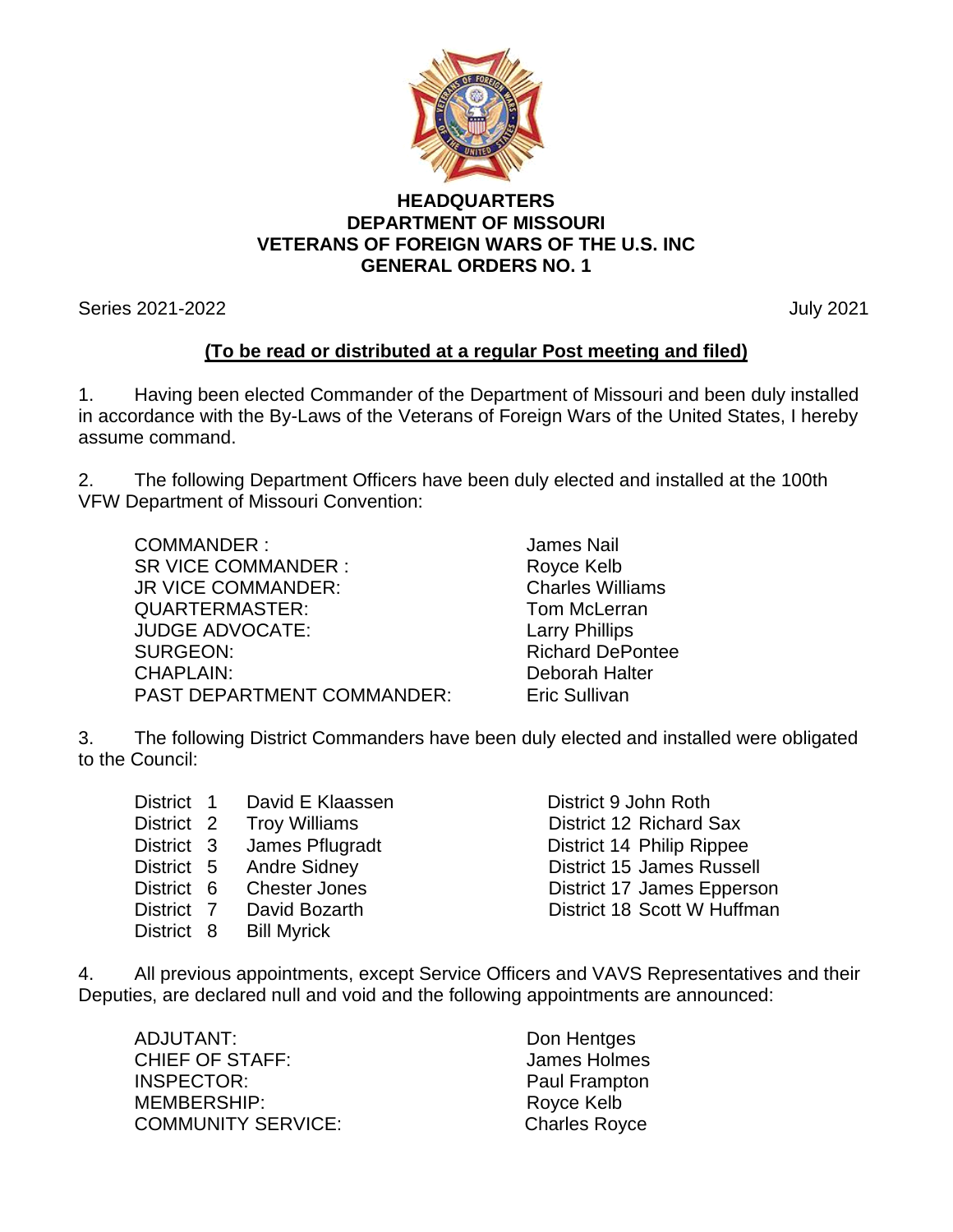General Orders #1, Series 2021-22 James Nail, State Commander Page - 2

> RECRUITER Joe Wolfgeher LEGISLATIVE / PAC / ACTION CORPS: Charlie Dickinson LEGISLATIVE / PAC / ACTION CORPS: Troy Williams VETERAN SERVICE INFORMATION OFFICER: Rob Myers HOMELESS VETERANS: Charles Williams CITIZENSHIP/AMERICANISM: Randle Tolliver PUBLIC RELATIONS: Wenness Allison POW/MIA: Joseph Cerchi BUDDY POPPY: Jeff Heise NATIONAL HOME: Marilynn Archuleta VOICE OF DEMOCRACY /PATRIOTS PEN: Quincy Myrick VETERANS & MILITARY SUPPORT: Larry Phillips STUDENT VETERAN COORDINATOR: Don Brockmeier NATIONAL SCOUTING TEAM REP: Andre Sidney MOTORCYCLE ASSOC. President-East Open MOTORCYCLE ASSOC. President-West Don Harris WEBMASTER: The Contract of the Museum of the Museum of the Museum of the Museum of the Museum of the Museum of the Museum of the Museum of the Museum of the Museum of the Museum of the Museum of the Museum of the Museum of OFFICER OF THE DAY: Billy Becker SERGEANT AT ARMS: Don Pollock

 BUDGET COMMITTEE: Norman Morgan, Chris Bell, and John Hoffman

State Commander James Nail extends congratulations and best wishes for a successful year.

5. Reminder to Post Commanders: The National By-Laws and the Missouri All-State Program require the Post Commander or a Post Representative to attend all meetings called by the District Commander. **This includes Schools of Instruction.**

6. Posts that have not submitted an election report will be receiving a letter from the Department Commander placing the Post on suspension. **If your Post has not submitted their report, do so ASAP.** Quartermasters should submit on-line via the National Website at www.vfw.org. If you are not familiar with submittal on-line, fax or email the completed form to Department Headquarters and we will enter it for you. **If you have submitted an incomplete form, you will need to contact National to make the additions or submit a new report online.** It is very important that each Post submit a Report of Election as it contains information vital to the operation of the National and Department Headquarters. Unless the report is received, Post Officers will not be on the various mailing lists.

7.The 122nd National Convention is scheduled for July 31 – August 3, 2021 in Kansas City, Missouri**.** For more information, please go to vfw.org/convention.

8. Reminder to Posts and Districts: The Voice of Democracy and Patriots Pen Scholarship program needs your support. Department needs Posts or Auxiliaries to (co)sponsor scholarships. Please forward \$500.00 to Department Headquarters prior to September 30, 2021. You can one payment for the full amount or monthly installments**.** Scholarships will be paid out over a five-year period to district winners. Scholarship sponsor's name(s) will be listed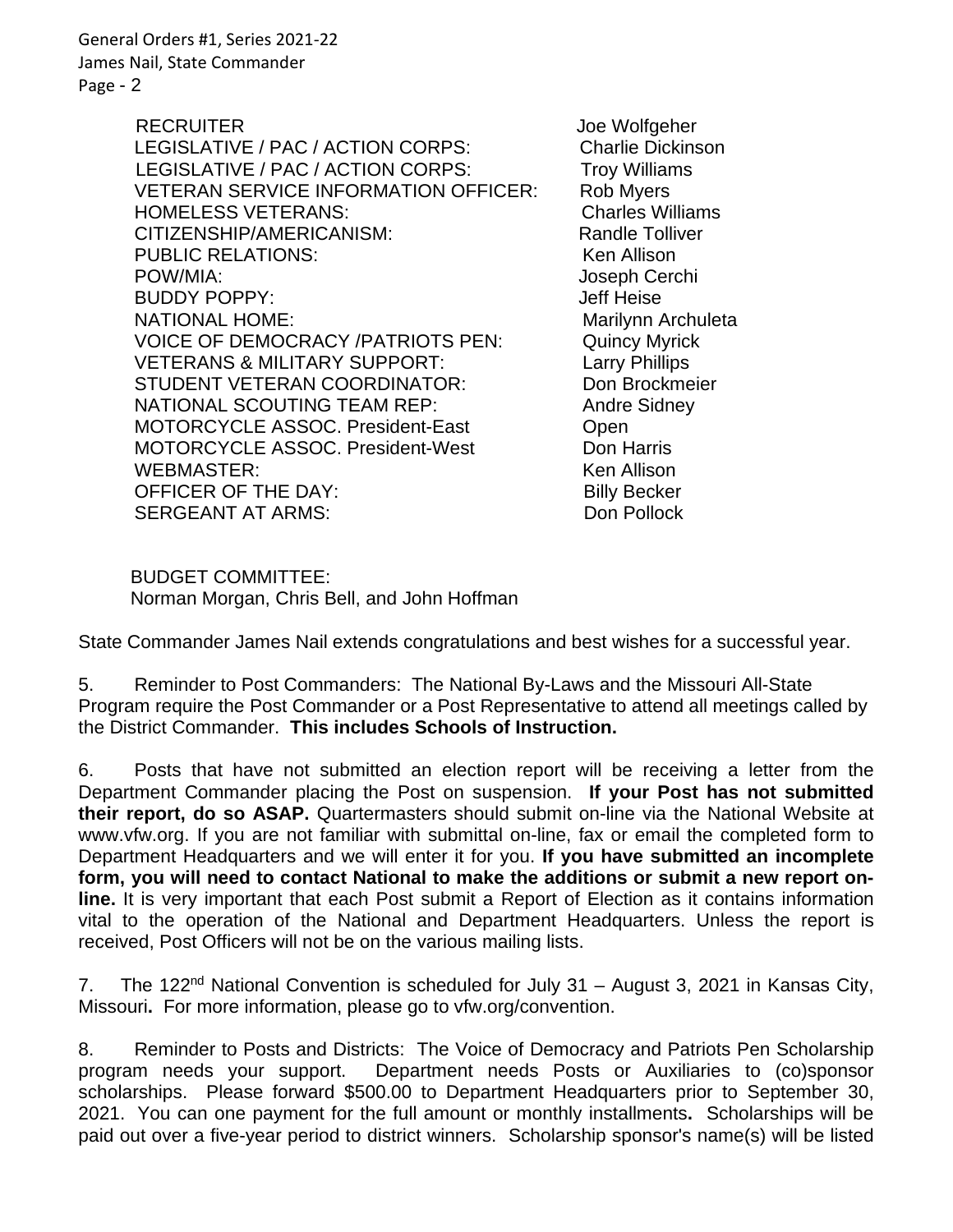General Orders #1, Series 2021-22 James Nail, State Commander Page - 3

in the banquet program each year.

9. All Posts are required to file a Federal Income Tax return. **NO EXCEPTIONS!** Posts may obtain forms 990EZ, 990 and/or 990T from any IRS Office, or online at http://www.irs.gov. Posts with a year end of 30 June must file with the IRS prior to 15 November 2021, (most posts have a year end of 30 June). **Failure to file will result in the loss of your tax-exempt status.**

10. Anyone requesting a Department Officer to attend a function must submit a **written request** to Department Headquarters at least 30 days prior to the date of the function. An e-mail to the Adjutant at  $\frac{adj@movfw.org}{complement}$  is acceptable.

11. The next meeting of the Council of Administration will be held on October 1, 2, & 3, 2021 at the Hilton Garden Inn, at 19677 East Jackson Dr. Independence, MO. All members of the Council, as well as Committees and Chairpersons, should make every effort to attend and be prepared to report in accordance with the agenda, which will be provided prior to the meeting. Room reservations must be made through the hotel by calling (816) 350-3000. Tell them you are with the VFW. The room rate is \$79.00.

12. Quarterly audit reports for the period ending 6-30-21 are due 7-31-21. This deadline must be met for All State Contest purposes and is required by National By-Laws. Audits must be at Dept. Headquarters on or before the last day of the month. Postmarks do not count as each Post has 30 days to conduct and mail, fax, or email the complete Audit Report to Dept. Headquarters, 3401 Knipp Drive, Jefferson City, MO. 65109. The fax # is (573) 636-2664 or email to [adj@movfw.org;](mailto:adj@movfw.org) or hqangela@movfw.org.

13. Post Commanders are reminded that Community Activity Reporting is now on-line through the on-line Reporting program. Either Post or its Auxiliary may submit an activity through Online Community Activity Reporting. If the person submitting the report fails to include a name and means of contact, the reviewer reserves the right to reject the report outright. Please help us to help you get these reports correct.

14. **All Post are strongly encouraged to log onto the VFW Department of Missouri Webmail.** The Post account is post (your post #) @movfw.org; i.e. [postxxxx@movfw.org;](mailto:postxxxx@movfw.org) The default password is Vfw21-22! You can then change the password to whatever you want. Access to webmail is through the State website, www.movfw.org. Go to the top task bar and click on LOGIN and then click on Webmail. You will see in the middle "change email password". Once this is completed, go back to the Webmail login screen, and go to Check Your Email. Enter your email address and password on the next screen. You should be in your emails. If you have any issues, please contact Ken Allison at 636-448-3061.

15. Commander shirts are available. You may stop by HQ's and pick them up or call 573 636- 8761 to place an order. Cost is \$35 up to size XL The cost is \$45 for sizes XXL and above. Plus postage if you have it shipped to you. We will also have them available at the C of A meeting in October.